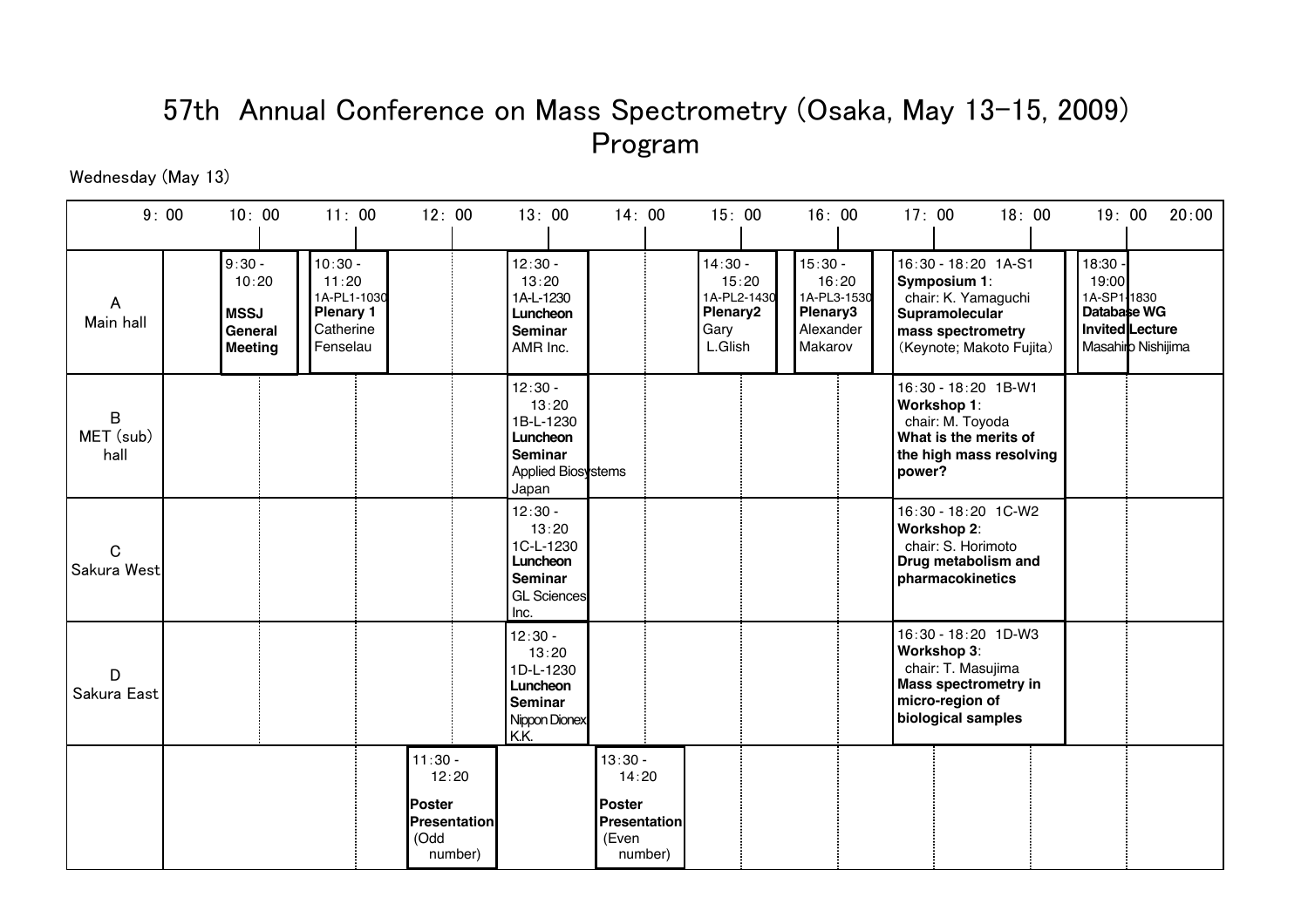## 57th Annual Conference on Mass Spectrometry (Osaka, May 13-15, 2009) Program

Thursday (May 14)

|                            | 9:00<br>10:00                                                                                                                                                                                                                                      | 11:00                                                       | 12:00   |                                                                                                      | 13:00                                                                          | 14:00<br>15:00                                                                                                                                                                | 16:00<br>17:00                                                                                                             | 18:00                                                                                            | 20:00<br>19:00                    |
|----------------------------|----------------------------------------------------------------------------------------------------------------------------------------------------------------------------------------------------------------------------------------------------|-------------------------------------------------------------|---------|------------------------------------------------------------------------------------------------------|--------------------------------------------------------------------------------|-------------------------------------------------------------------------------------------------------------------------------------------------------------------------------|----------------------------------------------------------------------------------------------------------------------------|--------------------------------------------------------------------------------------------------|-----------------------------------|
| A<br>Main hall             | $9:00 - 10:50$ 2A-S2<br>Symposium 2:<br>chair: T. Bamba<br>The latest trend in<br>metabolomics and the<br>future outlook<br>(Keynote: Kazuki Saito)                                                                                                |                                                             |         | $12:00 -$<br>12:50<br>2A-L-1200<br>Luncheon<br><b>Seminar</b><br>Nihon Waters<br>K.K.                |                                                                                | 14:00 - 15:50 2A-S4<br>Symposium 4:<br>chair: R. Arakawa<br><b>Mass spectrometry of</b><br>polymer/material<br>(Keynote:<br>Chrys Wesdemiotis)                                | $16:30 -$<br>16:00<br>$-16:20$<br>2A-SP2<br>Plenary4<br>$-1600$<br><b>IMSC</b><br>Robert<br>(Yoshinab<br>J.Cotter<br>Wada) | $17:30 -$<br>17:20<br>18:20<br>2APL4-1630<br>$2A-$<br>PL5-1730<br>Plenary5<br>Toshio<br>Yanagida |                                   |
| B<br>MET (sub)<br>hall     | $9:00 - 10:50$ 2B-S3<br>Symposium 3:<br>chair: S. Hayakawa<br>(Division of Fundamentals, Ion zation and<br>Ion Chemistry in Mass Spectrometry)<br>Revolution from ion-related reactions<br>including cluster dynamics<br>(Keynote: Akira Terasaki) |                                                             |         | $12:00 -$<br>12:50<br>2B-L-1200<br>Luncheon<br><b>Seminar</b><br>Thermo Fisher<br>Scientific K.K.    |                                                                                | 14:00 - 15:50 2B-W6<br>Workshop 6:<br>chair: M. Takayama<br><b>Basic and practical</b><br>issues of ionization<br>methods in MS                                               |                                                                                                                            |                                                                                                  |                                   |
| $\mathbf C$<br>Sakura West | 9:00 - 10:50 2C-W4<br>Workshop 4:<br>chair: Y. Naito<br><b>Challenges of imaging</b><br>mass spetrometry                                                                                                                                           |                                                             |         | $12:00 -$<br>12:50<br>2C-L-1200<br>Luncheon<br><b>Seminar</b><br><b>JCL Bioassay</b><br>Corporation  |                                                                                | 14:00 - 15:30 2C-W7<br><b>Workshop 7:</b><br>chair: T. Nishioka<br>(Working group for database)<br>Processing and interpreting your mass<br>spectra on Japanese free software |                                                                                                                            |                                                                                                  | $18:30 - 20:30$<br><b>Banquet</b> |
| D<br>Sakura East           | $9:00 - 10:50$ 2D-W5<br>Workshop 5:<br>chair: H. Tsuchihashi<br>Drug enforcement                                                                                                                                                                   |                                                             |         | $12:00 -$<br>12:50<br>2D-L-1200<br>Luncheon<br><b>Seminar</b><br>Agilent Technologies<br>Japan, Ltd. |                                                                                | 14:00 - 15:50 2D-W8<br>Workshop 8:<br>chair: K. Yoshino<br>Primary subjects of mass<br>spectrometry                                                                           |                                                                                                                            |                                                                                                  |                                   |
|                            |                                                                                                                                                                                                                                                    | $11:00 -$<br>11:50<br>Poster<br><b>Presentation</b><br>(Odd | number) |                                                                                                      | $13:00 -$<br>13:50<br><b>Poster</b><br><b>Presentation</b><br>(Even<br>number) |                                                                                                                                                                               |                                                                                                                            |                                                                                                  |                                   |